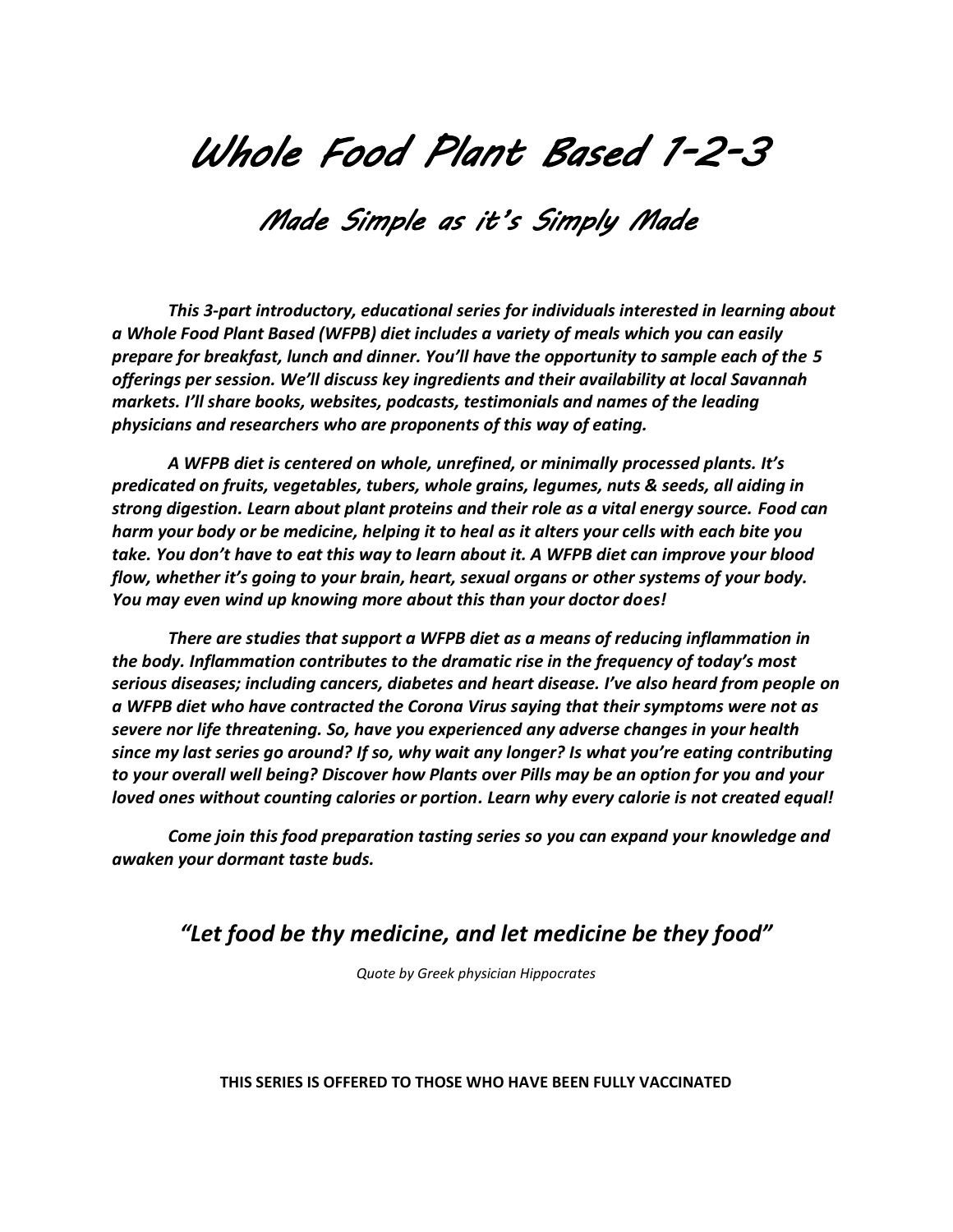**The information I'll be sharing is based on my personal experience and learning's in this area and should not be construed as medical or professional advice***.*

*A Brief Background* 

*Our son Skyler introduced Richard and me to Whole Foods Plant Based eating on Wednesday March 15, 2017. He arrived to be best man at his older brother's wedding and started sharing about his recent transition to a WFPB diet. As we began to learn about this, it made healthy sense. I thought we were eating well with organic, grass fed and limited processed food. What we had been doing up until then wasn't enough to impact our health from the inside out. It was minutes after we started watching the "Food Choices" documentary that Richard and I changed our dinner selection for the wedding reception from Steak to a Vegan Mushroom Risotto entrée.*

*For us it was an easy choice and we leaped without consideration. The first thought I had, and many friends and people I've shared this with say, "I can't give up cheese!" And now I understand why this question comes up for so many of us and is so true. The components of cheese are documented as so addictive as it has the same chemical compound found in morphine (Dr. Neal Barnard, "Addiction to Cheese is Real Thanks to Casomorphins").* 

*I started thinking about how I could make the tastes we enjoy with a new set of ingredients. Once I discovered this, the adventure continues bringing forth a bounty of information. At which ever level you choose to participate, to make physical, conscientious decisions, and or improve your energy levels, the options are many. Each person can decide how they want to utilize the facts. Any changes you make can have a favorable impact on your health. There are local, regional, and international opportunities to take part in along with podcasts, videos, you tubes, phone apps, plant-based meal kits / home delivery companies and professionals who support this life-style.* 

*I've heard people say, I don't cook, I don't know how I would do this since my spouse/partner, wouldn't eat this way. My experience has shown that many of us are involved in independent activities that we didn't do before living here. People will learn, take lessons, and devote their time and energy to those interests that are important to them. By improving your health, you are allowing your body the best opportunity to remain strong while continuing the active lifestyle that many of us have become accustomed to.*